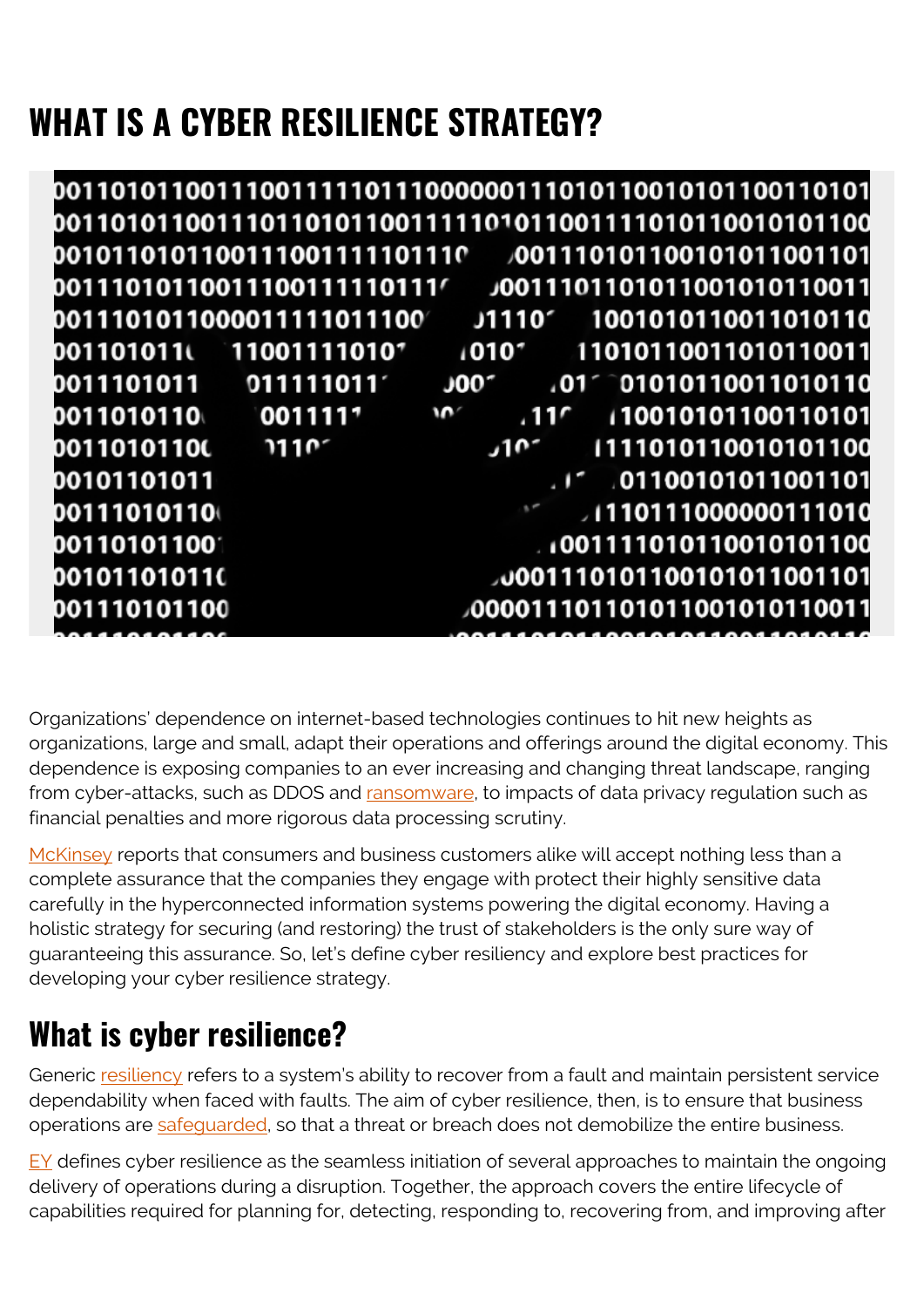a cyber related disruption. These approaches include:

- [Cyber security](https://blogs.bmc.com/blogs/cybersecurity-incident-response-on-the-mainframe/)
- [Risk management](https://blogs.bmc.com/blogs/risk-management/)
- [Business continuity](https://blogs.bmc.com/blogs/bcp-business-continuity-planning/)
- [Disaster recovery](https://blogs.bmc.com/blogs/disaster-recovery-planning/)

Let's look at three angles you should consider when building a cyber resilience strategy.

### **Alignment to business strategy**

For almost all market segments, [digital transformation](https://blogs.bmc.com/blogs/five-elements-for-enabling-digital-transformation/) is central to business strategy. [IDC](https://www.idc.com/getdoc.jsp?containerId=prUS45027419) forecasts strong digital transformation technology investment growth (between 15-20%) across all sectors over the next four years. That means your cyber resilience strategy should align with the [direction of](https://blogs.bmc.com/corporate/autonomous-digital-enterprise.html) [your business](https://blogs.bmc.com/corporate/autonomous-digital-enterprise.html) with regard to exploiting cyber technologies to propagate the sale of its products and services, defines what are the business priorities, targets and markets are.

The business strategy provides great insight into not only what business processes and assets are most critical to supporting the business, but also the level of exposure to cyber disruptions that these processes and assets will face. The cyber resilience strategy must cover the entire product lifecycle as well as supporting business operations including focusing on people, suppliers, and resources.

The CISO, working with the rest of the leadership and IT, needs to develop a cyber resilience strategy that supports business strategy with regard to securing the main assets and processes that underpin the strategy. Therefore, participation by **both business and IT** is paramount in the development of the cyber resilience strategy. Balance the controls you put in place in order to ensure there is no conflict between the level of resilience required (in terms of availability, [security](https://blogs.bmc.com/blogs/security-vulnerability-vs-threat-vs-risk-whats-difference/) and continuity) and the usability of processes, products, and services. Embedding resilience in the design and development of products and services (using frameworks such as **DevSecOps**) can be very useful in ensuring this balanced approach.

### **Risk Based Approach**

A cyber resilience strategy cannot be effective if risk management is not the foundation. Cyber resilience controls are best determined when a comprehensive cyber risk management approach is adopted, which understands the enterprise strategy and associated cyber risk exposure in the everchanging business landscape. In general, cyber risk management involves the following steps:

- 1. Identifying cyber risks and vulnerabilities
- 2. Assessing cyber risks based on *[impact and probability](https://blogs.bmc.com/blogs/impact-urgency-priority/)*
- 3. Evaluating cyber risk priorities based on business risk appetite
- 4. Mitigating cyber risks based on chosen strategies (accept, reduce, share, or avoid)
- 5. Monitoring and communicating risk exposure and mitigation status

The importance of aligning your cyber resilience risk management to the organization's enterprise risk framework cannot be understated. Embed your cyber risk governance within the existing organizational governance framework to ensure consistency in directing, monitoring, and evaluating cyber risk mitigation within the entire organization.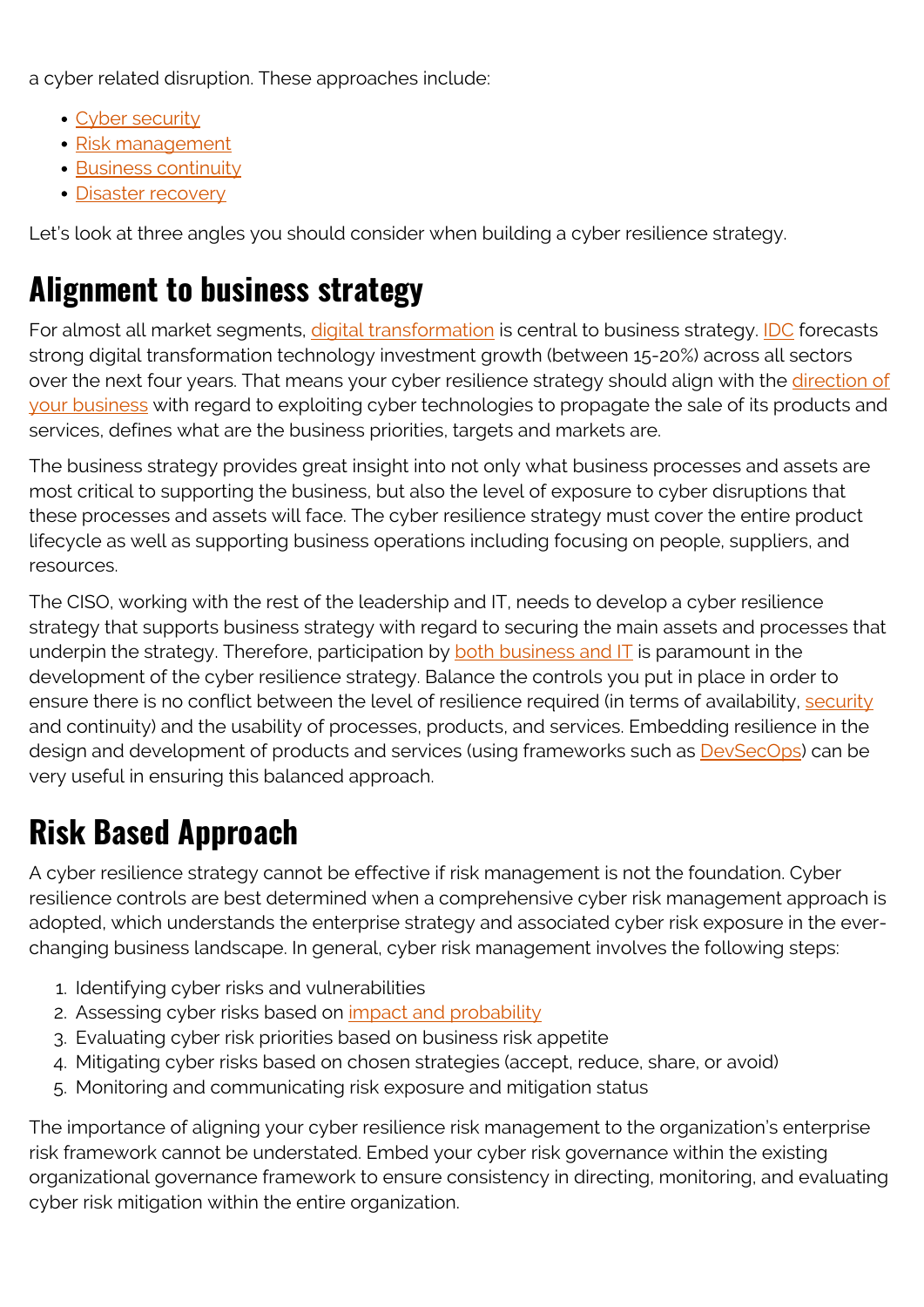Where the business strategy is heavily aligned to use of third-party providers, such as cloud providers and outsourced developers, there must be a greater level of scrutiny for supplier related risks. Poorly secured cyber suppliers are a huge vulnerability that can be easily exploited by cyber threats and expose the organization to significant regulatory and legal penalties, beyond derailing your digital transformation.

## **Target Posture**

All organizations are different, and are at different stages in their operational life. The uniqueness of an organization's digital approach is determined by factors such as the level of resource allocation, risk appetite and strategic objectives.

Therefore, any cyber resilience strategy must take all these elements into consideration and determine what is the right posture for the particular time and circumstances faced. Using the [NIST](https://www.nist.gov/cyberframework/framework) cyber security framework is one way an organization can evaluate itself, based on four tiers, and identify the steps required to get to its desired posture.



*Implementation Tiers*

Another option for determining the appropriate cyber resilience posture is to consider benchmarking one's organization with the DOD's Cybersecurity Maturity Model Certification ([CMMC](https://www.acq.osd.mil/cmmc/)). The CMMC framework defines five levels that reflect the maturity and reliability of a company's [cybersecurity](https://blogs.bmc.com/blogs/cybersecurity/) infrastructure to safeguard sensitive government information on contractors' information systems.